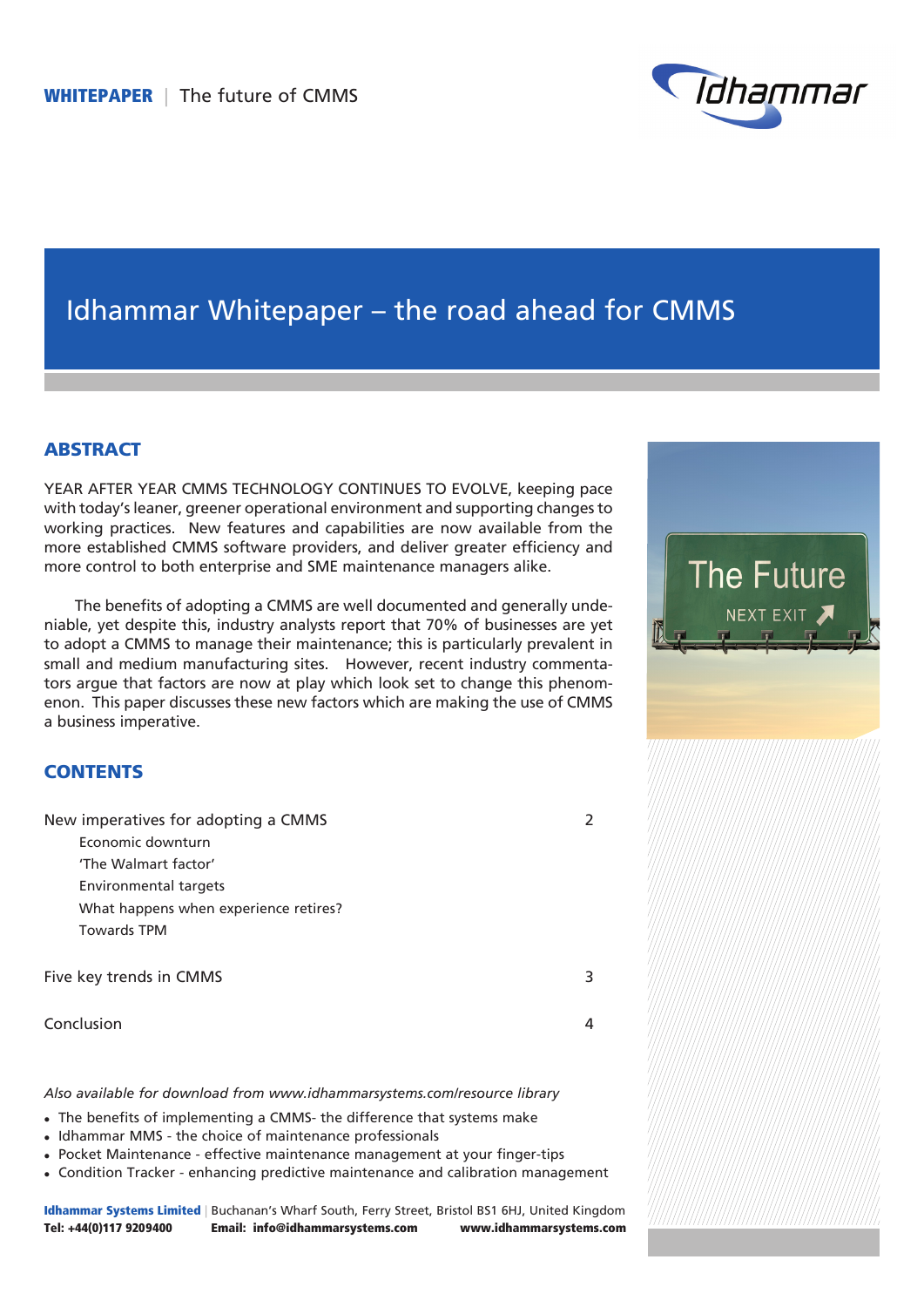# New imperatives for adopting a CMMS



THERE ARE A NUMBER OF NEW FACTORS which have had significant impact on today's manufacturing environment. These factors create additional challenges to the efficiency and effectiveness of contemporary maintenance functions.

#### ECONOMIC DOWNTURN

Weakened western economies drive senior executives to examine every inch of corporate life to identify ways of meeting profitability targets. Companies need to get much more out of existing assets without spending any more money - and effective maintenance is key to this success.

### 'THE WALMART FACTOR'

Supporting third party audits and inspection, CMMS software serves to provide evidence that compliant safety measures are in place in your organisation, providing a real incentive at tender. Furthermore, customers - supermarkets in particular - will impose large fines for any form of non compliance; competent management of permits and equipment maintenance records, made available on demand, could see such penalties avoided. Keeping stringent track of PM inspections and jobs, the CMMS can schedule PM jobs automatically based on schedules and/or meter readings. This level of control and personal ownership of data is vital to the Maintenance Manager to demonstrate high levels of professionalism to ever more demanding clients.

### ENVIRONMENTAL TARGETS

Large corporations, ever more aware of environmental factors, are compelled by share-holders to account for the triple bottom-line: profitability, social responsibility and environmental impact. However, recent reports<sup>1</sup> indicate that 85% of SME's in the UK, driven in part by rising fuel prices, are also now focusing on strategies to reduce environmental impact. Increased energy efficiency can only help to reduce carbon footprints and deliver financial savings. There are big wins to be made through operating more resourcefully with the aid of a CMMS, and minimising planned and unplanned downtime has been shown to have an enormously positive impact on energy saving.

### AS EXPERIENCE RETIRES

Numerous studies point to the issues of an ageing workforce. As experienced Maintenance Engineers retire, how will their knowledge and experience be transferred? The need to ensure that this happens can be satisfied by a CMMS which is best used as a data repository and knowledge-management tool to capture best practices, procedures, standards, history and personal insights.

#### TOWARDS TPM

There is a further emerging requirement in many organisations to develop strategies for Total Productive Maintenance (TPM) as a step beyond Lean Maintenance and Manufacturing. TPM IT is integral to these revolutionary cases too; modern CMMS packages are excellent enablers for most initiatives with functionality including business intelligence, dashboard reporting, sophisticated notification and alarms, workflow capabilities, and highly configurable forms and report management. Integrating CMMS with OEE (Overall Equipment Effectiveness) Systems<sup>2</sup> have already enabled continuous improvements across multiple sites.

2 For more information on OEE Systems download the Whitepapers from www.idhammarsystems.com

To keep pace with these changing dynamics, the savvy organisation will have a sound maintenance management strategy supported by a robust and reliable CMMS.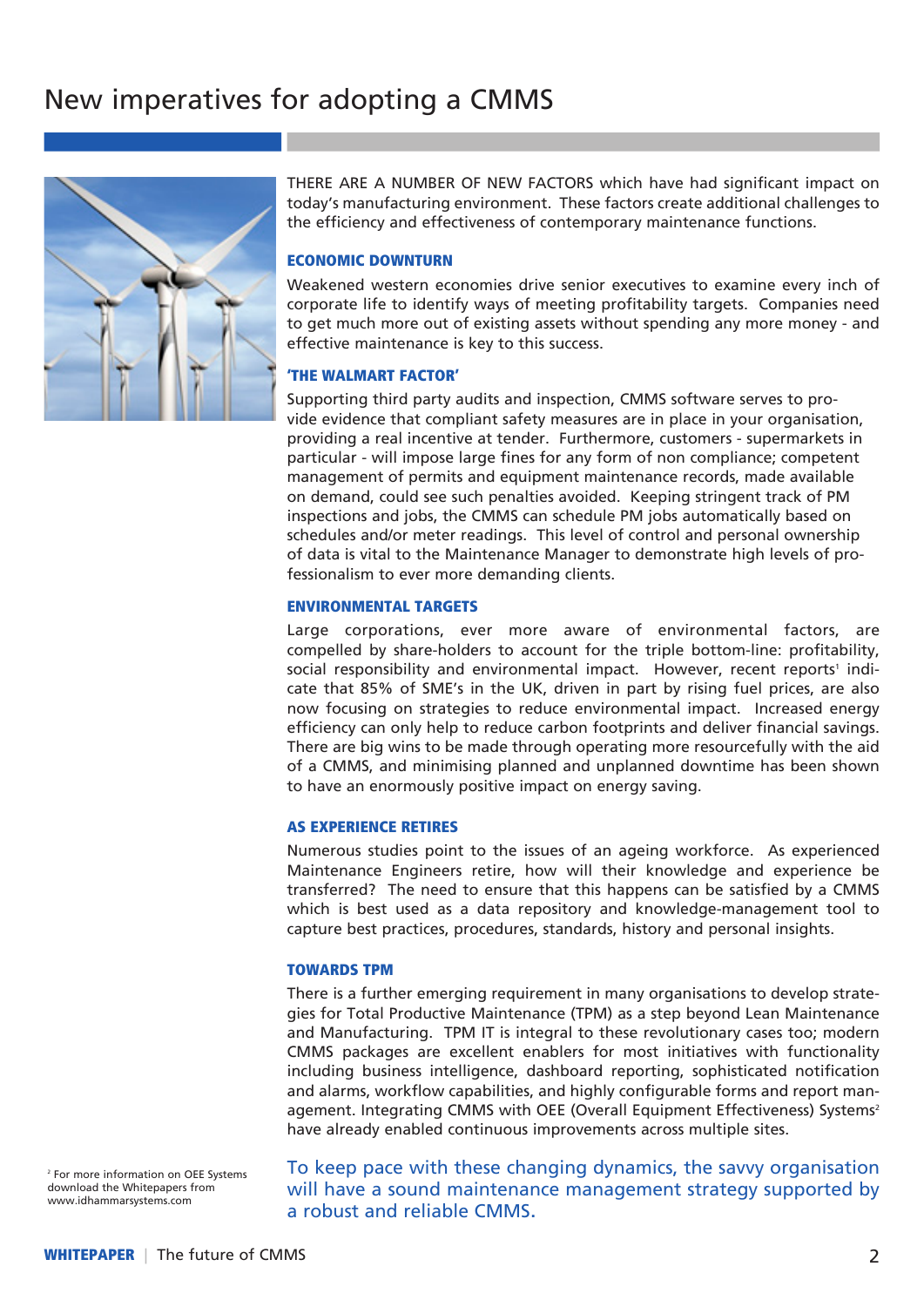RESPONDING TO TODAY'S CHALLENGES, leading computerised maintenance management systems developers continue to enhance the functionality and capability of their software and services.

## 1. Increased functionality

Today's CMMS have a broad range of sophisticated functionality, and the more powerful systems provide:

- Work order management
- Planning indicators and capabilities
- Automatic work scheduling and ability to schedule maintenance by asset type
- Control of inventory levels and materials over extended periods of time
- Equipment monitoring with alarm generating capability
- Flexible asset register creation with the ability to trace components
- Project management capabilities
- Shutdown planning functionality
- Immediate access to key documents, photographs and AV training aids
- Real-time distribution of information by email, SMS and Internet
- Calibration

## 2. Greater systems integration

A clear sign that maintenance management is acknowledged to be a key driver in business profitability is the rise of maintenance management functionality in a wide range of enterprise tools. The Alphabet spaghetti that is CMMS, ERP (Enterprise Resource Planning) and EAM (Enterprise Asset Management) systems, all claim to deliver maintenance management capabilities.

The key differences between these are to do with the scale of system implementation across your organisation, the extent to which the system really takes account of the needs of the maintenance operation and the time it will take to get a return on investment at the maintenance level.

We would argue that Idhammar's dedicated CMMS has been developed from the ground-up specifically for maintenance management and will deliver a faster return on investment. By integrating the Idhammar MMS with an ERP or EAM system, you gain the best of both worlds - enterprise wide information management and efficient, effective maintenance management.

## 3. Enhanced mobility



Today Maintenance Engineers and Technicians are on the move more than ever, as they cover a wider area with often fewer resources. Over the last five years the incredible rise of wireless communications has made it possible for CMMS providers to support the need for mobile maintenance with easy remote electronic access to the CMMS.

Supporting greater mobility and flexibility, new PDA based maintenance systems have been introduced allowing Maintenance Engineers to dispense with their clip-board and instead use a Pocket Maintenance system. Mobile technology used in conjunction with a CMMS helps managers address a variety of challenges in order to minimise downtime (see the Pocket Maintenance Datasheet for full details of the benefits of mobile maintenance).